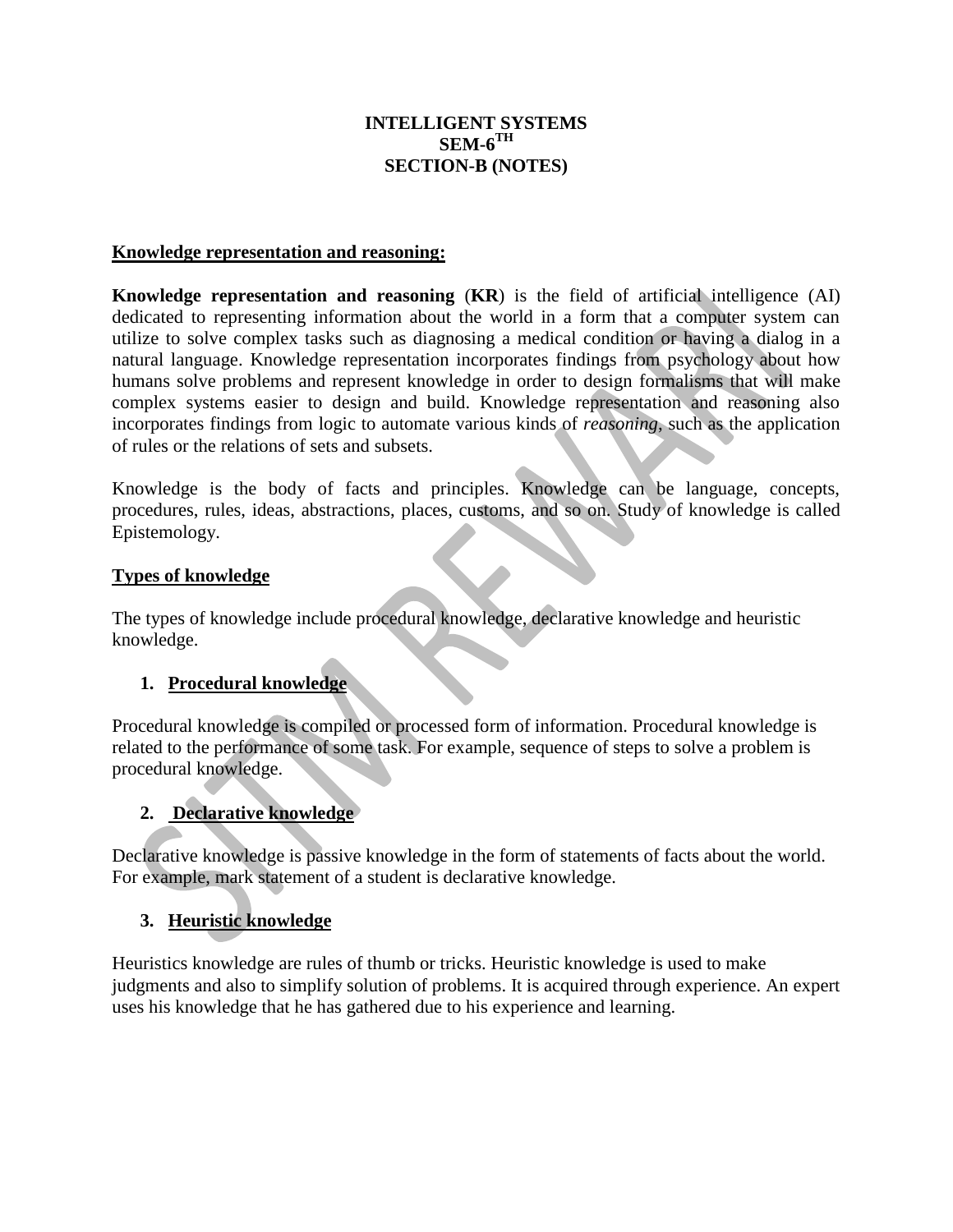#### **Importance of knowledge**

Intelligence requires knowledge. That is, to exhibit intelligence, knowledge is required. Knowledge plays a major role in building intelligent systems.

#### **Knowledge representation techniques**:

All of these, in different ways, involve hierarchical representation of data.

- Lists linked lists are used to represent hierarchical knowledge
- Trees graphs which represent hierarchical knowledge. LISP, the main programming language of AI, was developed to process lists and trees.
- Semantic networks nodes and links stored as propositions.
- Schemas used to represent commonsense or stereotyped knowledge.
- Frames Describe objects. Consist of a cluster of nodes and links manipulated as a whole. Knowledge is organized in slots. Frames are hierarchically organized.
- Scripts Describe event rather than objects. Consist of stereotypically ordered causal or temporal chain of events.
- Rule-based representations used in specific problem-solving contexts. Involve production rules containing *if-then* or *situation-action* pairs. Specific example: problem space representations. Contain:
	- o Initial state
	- o Goal state
	- o Legal operators, i.e. things you are allowed to do
	- o Operator restrictions, i.e. factors which constrain the application of operators

#### **Frames:**

Natural language understanding requires inference i.e., assumptions about what is typically true of the objects or situations under consideration. Such information can be coded in structures known as frames.

## **Need of frames**

Frame is a type of schema used in many [AI](http://intelligence.worldofcomputing.net/ai-introduction/artificial-intelligence-overview.html) applications including vision and [natural language](http://language.worldofcomputing.net/nlp-overview/natural-language-processing-overview.html)  [processing.](http://language.worldofcomputing.net/nlp-overview/natural-language-processing-overview.html) Frames provide a convenient structure for representing objects that are typical to a stereotypical situations. The situations to represent may be visual scenes, structure of complex physical objects, etc. Frames are also useful for representing commonsense knowledge. As frames allow nodes to have structures they can be regarded as three-dimensional representations of knowledge.

A frame is similar to a record structure and corresponding to the fields and values are slots and slot fillers. Basically it is a group of slots and fillers that defines a stereotypical object. A single frame is not much useful. Frame systems usually have collection of frames connected to each other. Value of an attribute of one frame may be another frame.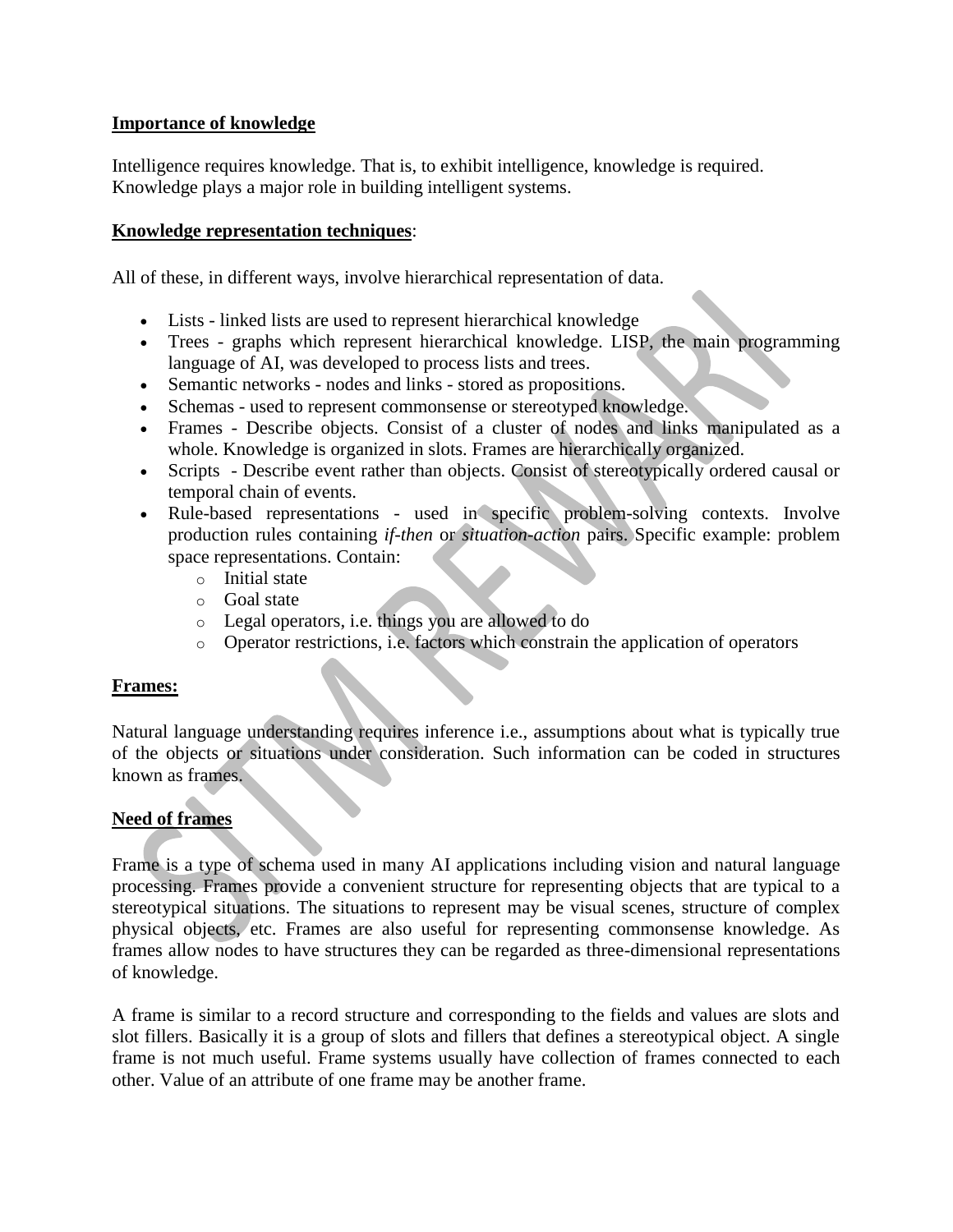Frames can represent either generic or frame. Following is the example for generic frame.

The fillers may values such as [computer](http://www.worldofcomputing.net/basics/what-is-computer.html) in the name slot or a range of values as in types slot. The procedures attached to the slots are called procedural attachments. There are mainly three types of procedural attachments: if-needed, default and if-added. As the name implies if-needed types of procedures will be executed when a filler value is needed. Default value is taken if no other value exists. Defaults are used to represent *commonsense knowledge*. Commonsense is generally used when no more situation specific knowledge is available.

Frames can represent either generic or frame. The fillers may values such as [computer](http://www.worldofcomputing.net/basics/what-is-computer.html) in the name slot or a range of values as in types slot. The procedures attached to the slots are called procedural attachments. There are mainly three types of procedural attachments: if-needed, default and if-added. As the name implies if-needed types of procedures will be executed when a filler value is needed. Default value is taken if no other value exists. Defaults are used to represent *commonsense knowledge*. Commonsense is generally used when no more situation specific knowledge is available.

#### **[Semantic Nets:](http://intelligence.worldofcomputing.net/knowledge-representation/semantic-nets.html)**

A **semantic net** (or semantic network) is a [knowledge representation technique](http://intelligence.worldofcomputing.net/knowledge-representation) used for propositional information. So it is also called a propositional net. Semantic nets convey meaning. They are two dimensional representations of [knowledge.](http://intelligence.worldofcomputing.net/knowledge-representation/intelligence.worldofcomputing.net/knowledge-representation/what-is-knowledge.html) Mathematically a *semantic net* can be defined as a labelled directed graph.

Semantic nets consist of nodes, links (edges) and link labels. In the semantic network diagram, nodes appear as circles or ellipses or rectangles to represent objects such as physical objects, concepts or situations. Links appear as arrows to express the relationships between objects, and link labels specify particular relations. Relationships provide the basic structure for organizing [knowledge.](http://intelligence.worldofcomputing.net/knowledge-representation/intelligence.worldofcomputing.net/knowledge-representation/what-is-knowledge.html) The objects and relations involved need not be so concrete. As nodes are associated with other nodes semantic nets are also referred to as associative nets.



Figure: A Semantic Network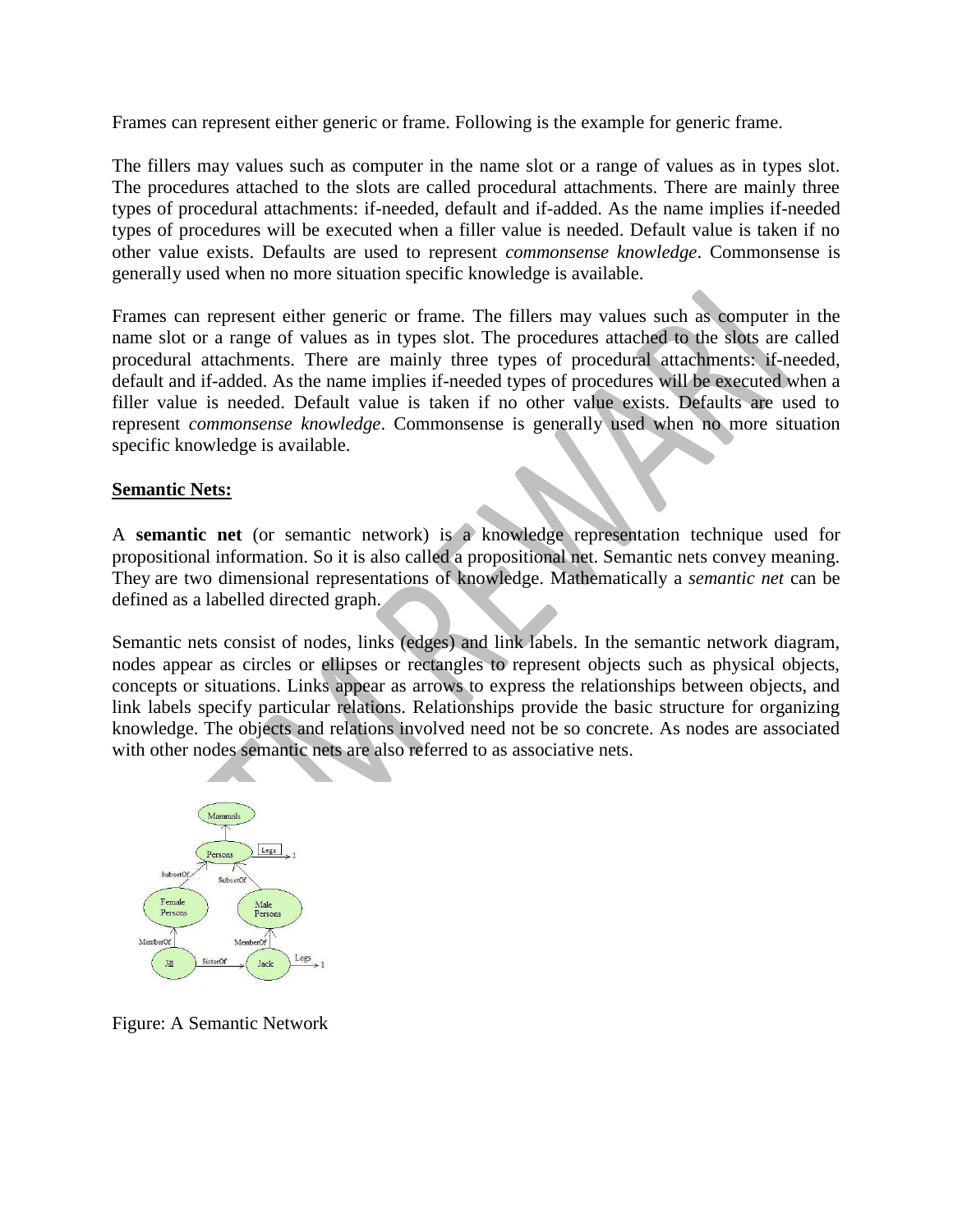#### **Disadvantage of Semantic Nets:**

- 1. The links between the objects represent only binary relations.
- 2. There is no standard definition of link names.

#### **Advantages of Semantic Nets**

- 1. They convey some meaning in a transparent manner.
- 2. They nets are simple and easy to understand.
- 3. They are easy to translate into PROLOG.

#### **Knowledge Representation Rules**.

Some kind of knowledge are hard to represent in predicate logic. For example the degree of hotness in the statement "It is very hot today" can not be represented in predicate logic. A good deal of the reasoning people do involves manipulating beliefs. (eg: "I think it may rain today because it is cloudy "). The "belied system " is mostly incomplete and inconsistent (One may believe in something now and in something else later). consider the following situation.

A, B and C are suspects in a murder case. A has an alibi, in the register of a respectable hotel. B also has an alibi since his friend says that B was with him all the time. C pleads alibi too saying that he was watching a cricket match in the town. These make one believe that

- 1. A did not commit the crime
- 2. B did not

3. A or B or C did fortunately for c, he was caught on the TV while watching the match. Now we have a new belief that

4. C did not commit the crime

All the above four beliefs are inconsistent, so we must reject the weaker one or add new beliefs.

The above example illustrates some of the problems posed by uncertain and fuzzy knowledge. A variety of techniques for handling such problems with in computer programs have been proposed.

**Non monotonic logic**: This allows for addition and deletion of statements in the database. This also allows the belief in one statement to rest on the lack of belief in another.

**Probabilistic Reasoning:** This makes it possible to represent likely but uncertain inferences.

**Fuzzy logic**: This provides a way of representing fuzzy or continuous properties of objects.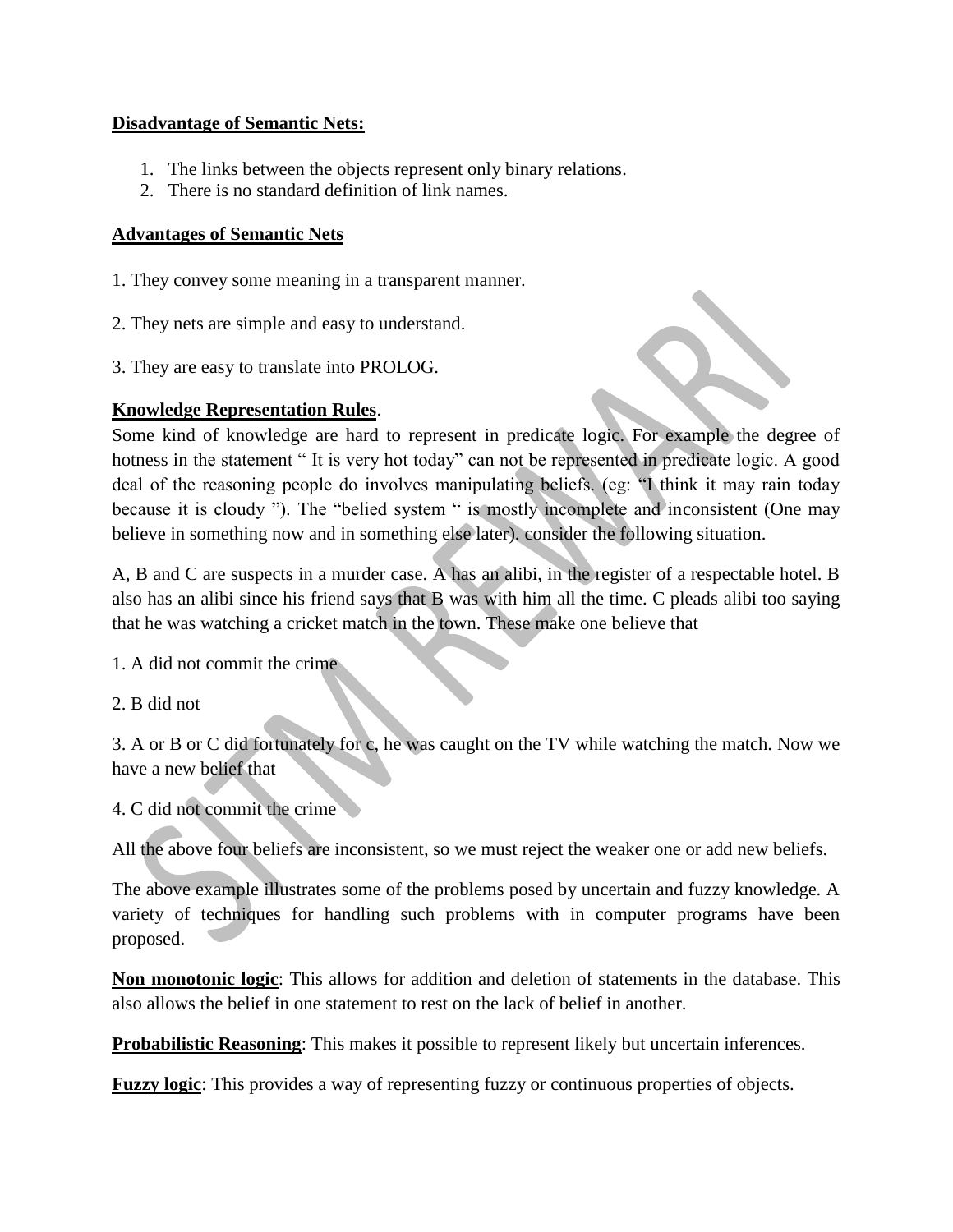## **Algorithm: Resolution In Predicate Logic:**

If the choice of clauses to resolve together at each step is made in certain systematic ways, then the resolution procedure will find a contradiction if one exists. However, it may take a very long time. There exist strategies for making the choice that can speed up the process considerably as given below.

- 1. Resolve only pairs of clauses that contain complementary literals, since only such resolutions produce new clauses that are harder to satisfy than their parents. To facilitate this, index clauses by the predicates they contain, combined with an indication of whether the predicate is negated. Then given a particular clause, possible resolvents that contain a complementary occurrence of one of its predicates can be located directly.
- 2. Eliminate certain clauses as soon as they are generated so that they cannot participate in later resolutions. Two kinds of clauses should be eliminated: tautologies (which can never be satisfied) and clauses that are subsumed by other clauses (i.e., they are easier to satisfy) and clauses that are subsumed by other clauses (i.e., they are easier to satisfy. For example, P V Q is subsumed by P)

## **Rule-based system**

In [computer science,](https://en.wikipedia.org/wiki/Computer_science) **rule-based systems** are used as a way to store and manipulate knowledge to interpret information in a useful way. They are often used in [artificial intelligence](https://en.wikipedia.org/wiki/Artificial_intelligence) applications and research. Rule-based systems can be used to perform [lexical analysis](https://en.wikipedia.org/wiki/Lexical_analysis) to [compile](https://en.wikipedia.org/wiki/Compiler) or interpret computer programs, or in [natural language processing.](https://en.wikipedia.org/wiki/Natural_language_processing)

[Rule-based programming](https://en.wikipedia.org/wiki/Rule-based_programming) attempts to derive execution instructions from a starting set of data and rules. This is a more indirect method than that employed by an [imperative programming](https://en.wikipedia.org/wiki/Imperative_programming_language)  [language,](https://en.wikipedia.org/wiki/Imperative_programming_language) which lists execution steps sequentially.

A typical rule-based system has four basic components:

- A list of rules or **rule base**, which is a specific type of [knowledge base.](https://en.wikipedia.org/wiki/Knowledge_base)
- An [inference engine](https://en.wikipedia.org/wiki/Inference_engine) or [semantic reasoner,](https://en.wikipedia.org/wiki/Semantic_reasoner) which infers information or takes action based on the interaction of input and the rule base. The interpreter executes a [production system](https://en.wikipedia.org/wiki/Production_system_%28computer_science%29) program by performing the following match-resolve-act cycle:
	- Match: In this first phase, the left-hand sides of all productions are matched against the contents of working memory. As a result a conflict set is obtained, which consists of instantiations of all satisfied productions. An instantiation of a production is an ordered list of working memory elements that satisfies the lefthand side of the production.
	- Conflict-Resolution: In this second phase, one of the production instantiations in the conflict set is chosen for execution. If no productions are satisfied, the interpreter halts.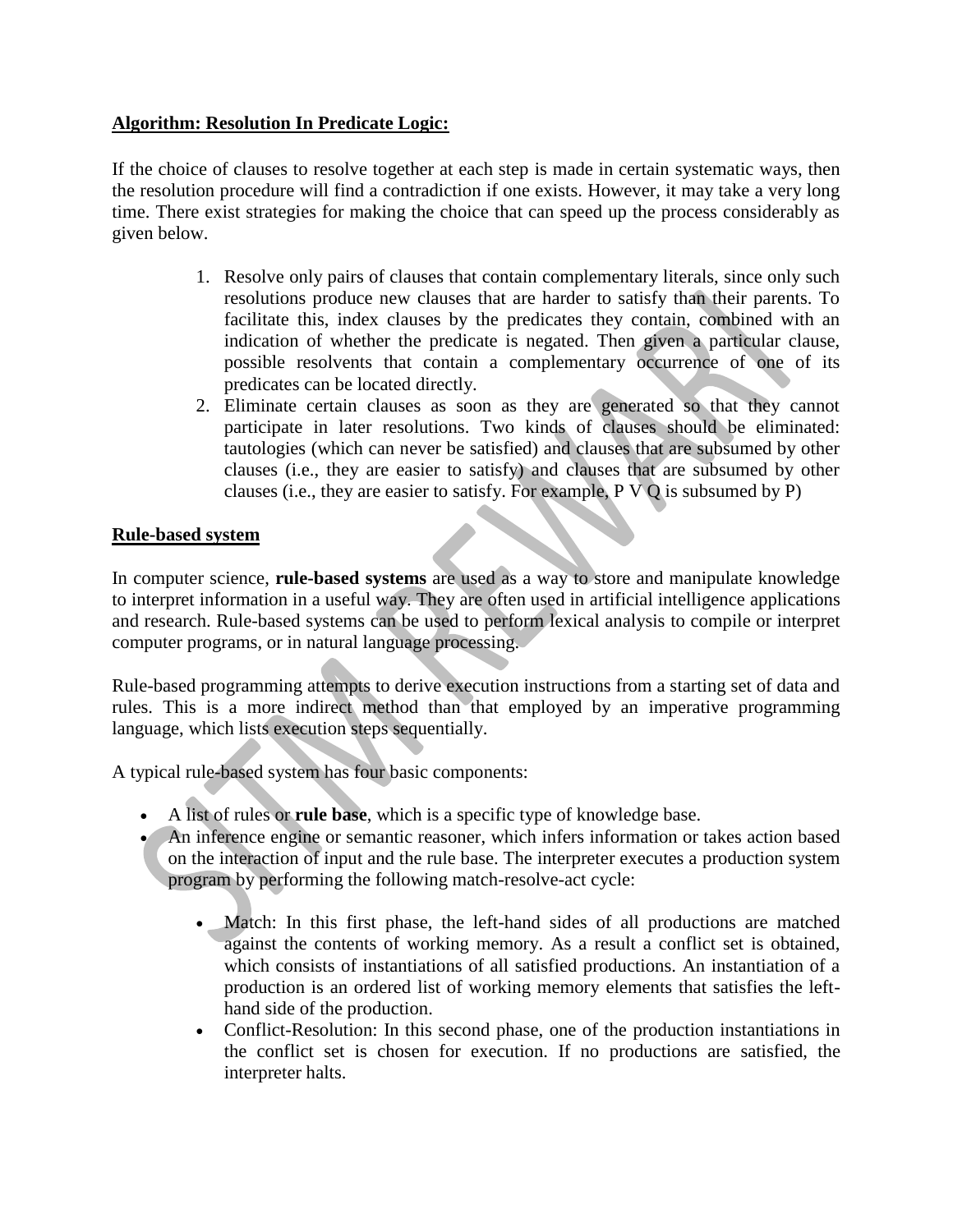- Act: In this third phase, the actions of the production selected in the conflictresolution phase are executed. These actions may change the contents of working memory. At the end of this phase, execution returns to the first phase.
- Temporary [working memory.](https://en.wikipedia.org/wiki/Working_memory)
- A [user interface](https://en.wikipedia.org/wiki/User_interface) or other connection to the outside world through which input and output signals are received and sent.

## **Reasoning with Uncertainty**

Though there are [various types of uncertainty](https://cis.temple.edu/~wangp/3203-AI/Lecture/Reasoning-3.htm) in various aspects of a reasoning system, the "reasoning with uncertainty" (or "reasoning under uncertainty") research in AI has been focused on the uncertainty of *truth value*, that is, to allow and process truth values other than "true" and "false".

Generally speaking, to develop a system that reasons with uncertainty means to provide the following:

- a semantic explanation about the origin and nature of the uncertainty
- a way to represent uncertainty in a formal language
- a set of inference rules that derive uncertain (though well-justified) conclusions
- an efficient memory-control mechanism for uncertainty management

# **Nonmonotonic logics**

A reasoning system is *monotonic* if the truthfulness of a conclusion does not change when new information is added to the system — the set of theorem can only monotonically grows when new axioms are added. In contrast, in a system doing *[non-monotonic reasoning](http://artint.info/html/ArtInt_129.html)* the set of conclusions may either grow or shrink when new information is obtained.

Nonmonotonic logics are used to formalize plausible reasoning, such as the following inference step:

> Birds typically fly. Tweety is a bird.

-------------------------- Tweety (presumably) flies.

Such reasoning is characteristic of commonsense reasoning, where *default rules* are applied when case-specific information is not available.

The conclusion of nonmonotonic argument may turn out to be wrong. For example, if Tweety is a penguin, it is incorrect to conclude that Tweety flies. Nonmonotonic reasoning often requires jumping to a conclusion and subsequently retracting that conclusion as further information becomes available.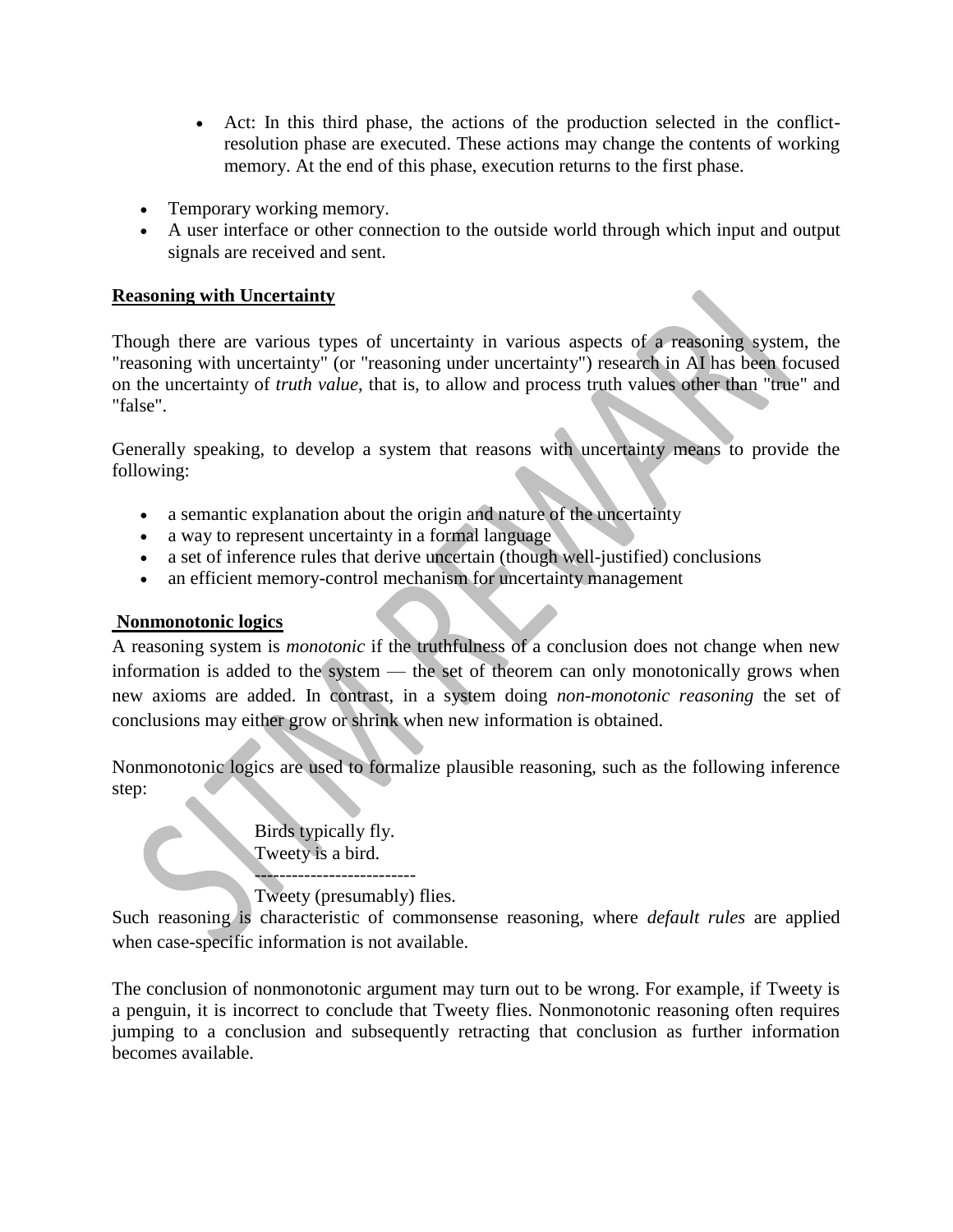All systems of nonmonotonic reasoning are concerned with the issue of consistency. Inconsistency is resolved by removing the relevant conclusion(s) derived previously by default rules. Simply speaking, the truth value of propositions in a nonmonotonic logic can be classified into the following types:

- 1. *facts* that are definitely true, such as "Tweety is a bird"
- 2. *default rules* that are normally true, such as "Birds fly"
- 3. *tentative conclusions* that are presumably true, such as "Tweety flies"

When an inconsistency is recognized, only the truth value of the last type is changed.

A related issue is [belief revision.](http://en.wikipedia.org/wiki/Belief_revision) Revising a knowledge base often follows the principle of minimal change: one conserves as much information as possible.

One approach towards this problem is [truth maintenance system,](http://en.wikipedia.org/wiki/Reason_maintenance) in which a "justification" for each proposition is stored, so that when some propositions are rejected, some others may need to be removed, too.

Major problems in these approaches:

- conflicts in defaults, such as in the ["Nixon Diamond"](http://en.wikipedia.org/wiki/Nixon_diamond)
- computational expense: to maintain the consistency in a huge knowledge base is hard, if not impossible

## **Probabilistic reasoning**

Basic idea: to use probability theory to represent and process uncertainty. In probabilistic reasoning, the truth value of a proposition is extended from  $\{0, 1\}$  to  $\{0, 1\}$ , with binary logic as its special case.

To extend the basic [Boolean connectives](https://cis.temple.edu/~wangp/3203-AI/Lecture/Reasoning-1.htm) to probabilty functions:

- *negation*:  $P(\neg A) = 1 P(A)$
- *conjunction*:  $P(A \wedge B) = P(A) * P(B)$  if A and B are independent of each other
- *disjunction*:  $P(A \vee B) = P(A) + P(B)$  if A and B never happen at the same time

Furthermore, the conditional probability of B given A is  $P(B|A) = P(B \cap A) / P(A)$ , from which [Bayes' Theorem](http://en.wikipedia.org/wiki/Bayes%27_theorem) is derived, and it is often used to update a system's belief according to new information:  $P(H|E) = P(E|H) * P(H) / P(E)$ .

[Bayesian Networks](http://en.wikipedia.org/wiki/Bayesian_network) are directed acyclic graphs in which the nodes represent variables of interest and the links represent informational or causal dependencies among the variables. The strength of dependency is represented by conditional probabilities. Compared to other approaches of probabilistic reasoning, Bayesian network is more efficient, though its actual computational cost is still high for complicated problems.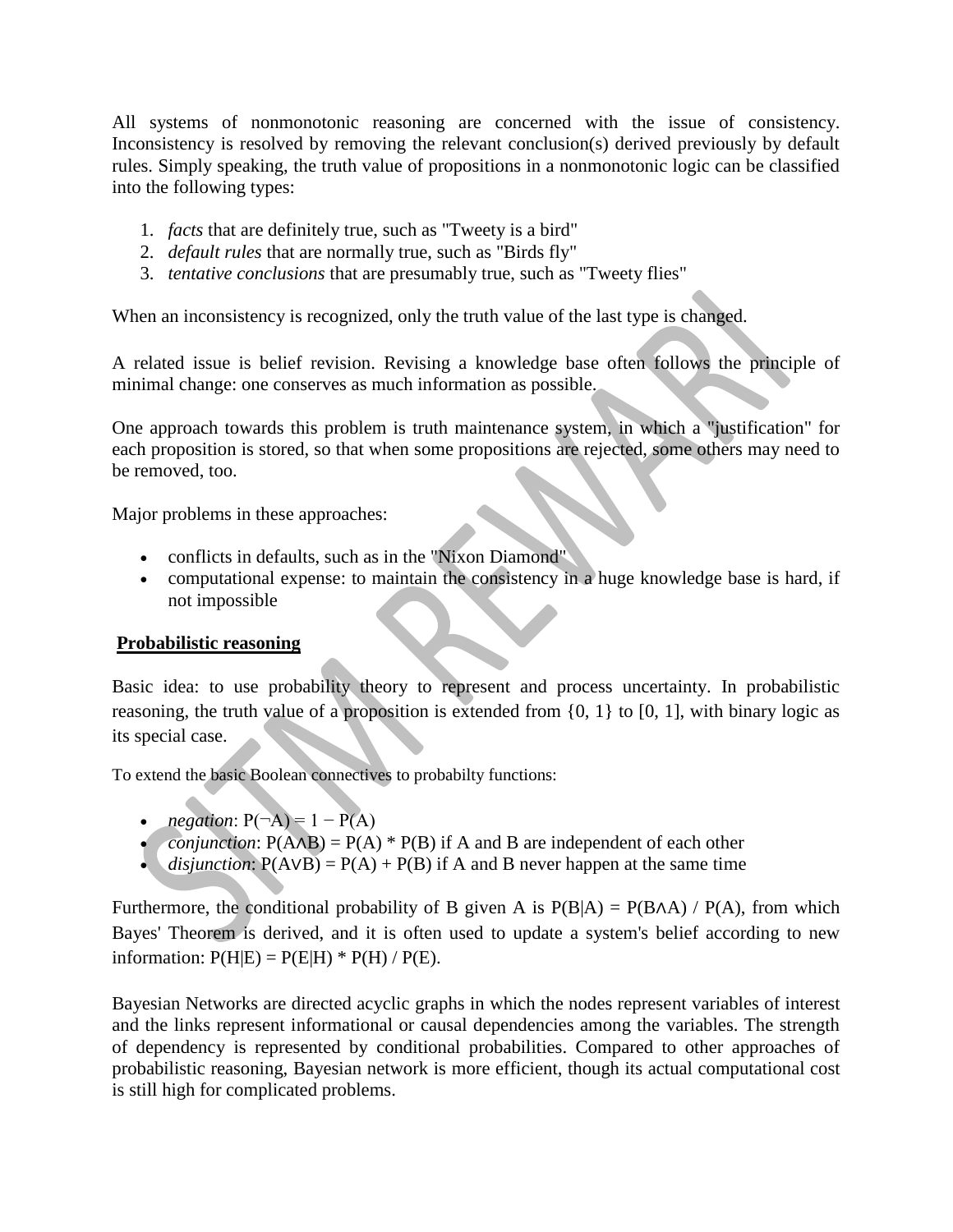Challenges to probabilistic approaches:

- unknown probability values
- inconsistent probability assignments
- computational expense

## **Fuzzy logic**

[Fuzzy logic](http://en.wikipedia.org/wiki/Fuzzy_logic) is a generalization of classical logic, and reflects the impression of human language and reasoning.

Examples of fuzzy concepts: "young", "furniture", "most", "cloudy", and so on.

According to fuzzy logic, whether an instance belongs to a concept is usually not a matter of "yes/no", but a matter of degree. Fuzzy logic uses a *degree of membership*, which is a real number in [0, 1].

A major difference between this number and probability is: the uncertainty in fuzzy concepts usually does not get reduced with the coming of new information. Compare the following two cases:

- I'm afraid that tomorrow will be cloudy, so let's take the picture today.
- I'm not sure whether the current weather should be classified as "cloudy" or not.

Basic fuzzy operators:

- *negation*:  $M(\neg A) = 1 M(A)$ .
- *conjunction*:  $M(A \wedge B) = min{M(A), M(B)}.$
- *disjunction*:  $M(A \vee B) = max{M(A), M(B)}.$

# **Why Reason Probabilistically?**

- In many problem domains it isn't possible to create complete, consistent models of the world. Therefore agents (and people) must act in uncertain worlds (which the real world is).
- Want an agent to make rational decisions even when there is not enough information to prove that an action will work.
- Some of the reasons for reasoning under uncertainty:
	- o **True uncertainty**. E.g., flipping a coin.
	- o **Theoretical ignorance**. There is no complete theory which is known about the problem domain. E.g., medical diagnosis.
	- o **Laziness**. The space of relevant factors is very large, and would require too much work to list the complete set of antecedents and consequents. Furthermore, it would be too hard to use the enormous rules that resulted.
	- o **Practical ignorance**. Uncertain about a particular individual in the domain because all of the information necessary for that individual has not been collected.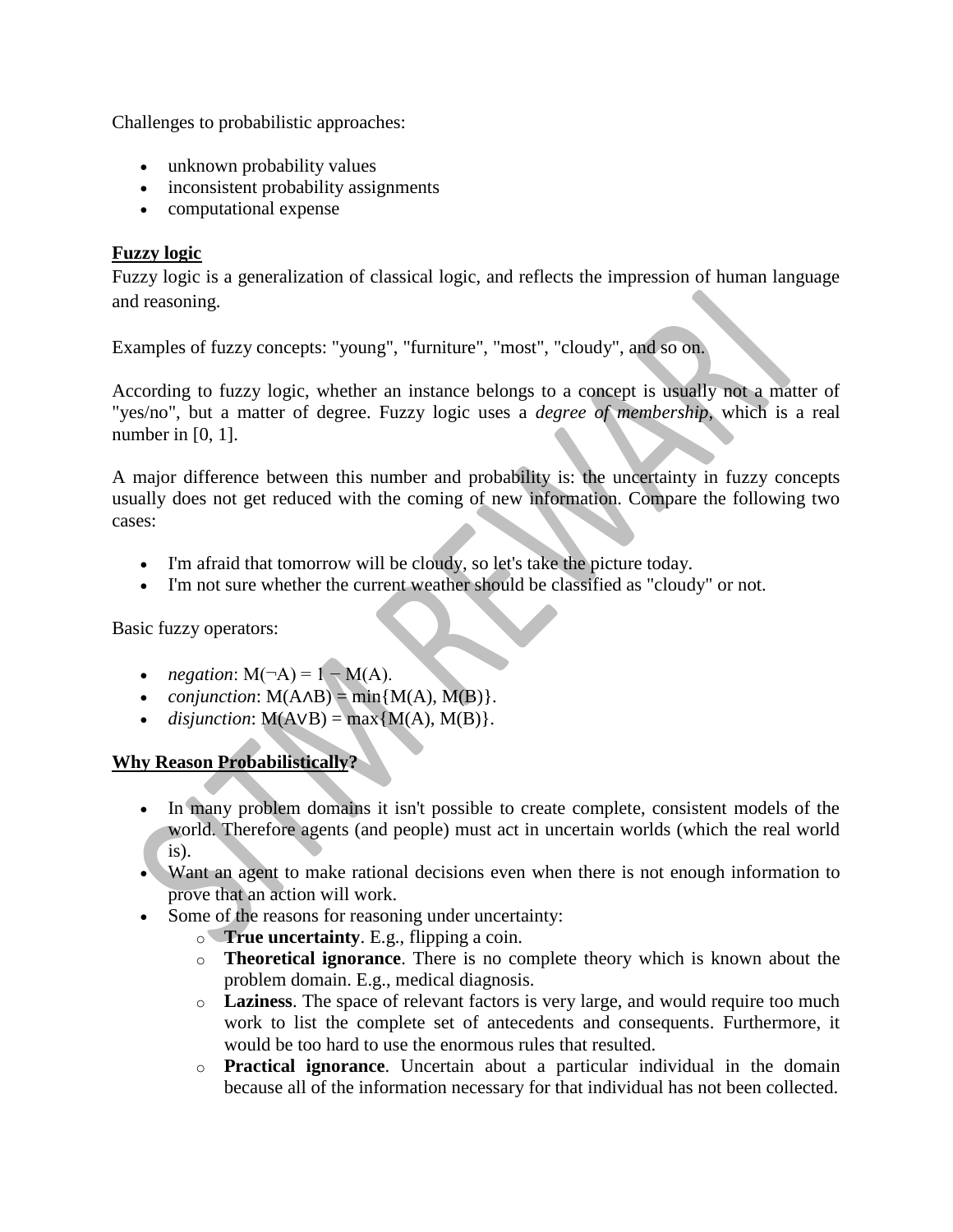• Probability theory will serve as the formal language for representing and reasoning with uncertain knowledge.

## **Representing Belief about Propositions**

- Rather than reasoning about the truth or falsity of a proposition, reason about the belief that a proposition or event is true or false
- For each primitive proposition or event, attach a **degree of belief** to the sentence
- Use **probability theory** as a formal means of manipulating degrees of belief
- Given a proposition, A, assign a probability,  $P(A)$ , such that  $0 \leq P(A) \leq 1$ , where if A is true,  $P(A)=1$ , and if A is false,  $P(A)=0$ . Proposition A must be either true or false, but P(A) summarizes our degree of belief in A being true/false.
- Examples
	- $\circ$  P(Weather=Sunny) = 0.7 means that we believe that the weather will be Sunny with 70% certainty. In this case Weather is a random variable that can take on values in a domain such as {Sunny, Rainy, Snowy, Cloudy}.
	- $\circ$  P(Cavity=True) = 0.05 means that we believe there is a 5% chance that a person has a cavity. Cavity is a Boolean random variable since it can take on possible values *True* and *False*.
	- o Example:  $P(A=a \land B=b) = P(A=a, B=b) = 0.2$ , where  $A=My_Mood$ ,  $a=hangpy$ , B=Weather, and b=rainy, means that there is a 20% chance that when it's raining my mood is happy.

# **Axioms of Probability Theory**

Probability Theory provides us with the formal mechanisms and rules for manipulating propositions represented probabilistically. The following are the three axioms of probability theory:

- $0 \leq P(A=a) \leq 1$  for all *a* in sample space of A
- $P(True)=1$ ,  $P(False)=0$
- $P(A \vee B) = P(A) + P(B) P(A \wedge B)$

From these axioms we can show the following properties also hold:

- $P(\sim A) = 1 P(A)$
- $P(A) = P(A \land B) + P(A \land \sim B)$
- Sum ${P(A=a)} = 1$ , where the sum is over all possible values *a* in the sample space of A

## **Bayes' theorem:**

In [probability theory](https://en.wikipedia.org/wiki/Probability_theory) and [statistics,](https://en.wikipedia.org/wiki/Statistics) **Bayes' theorem** (alternatively **Bayes' law** or [Bayes' rule\)](https://en.wikipedia.org/wiki/Bayes%27_rule) describes the [probability](https://en.wikipedia.org/wiki/Probability) of an [event,](https://en.wikipedia.org/wiki/Event_%28probability_theory%29) based on prior knowledge of conditions that might be related to the event. For example, if cancer is related to age, then, using Bayes' theorem, a person's age can be used to *more accurately* assess the probability that they have cancer,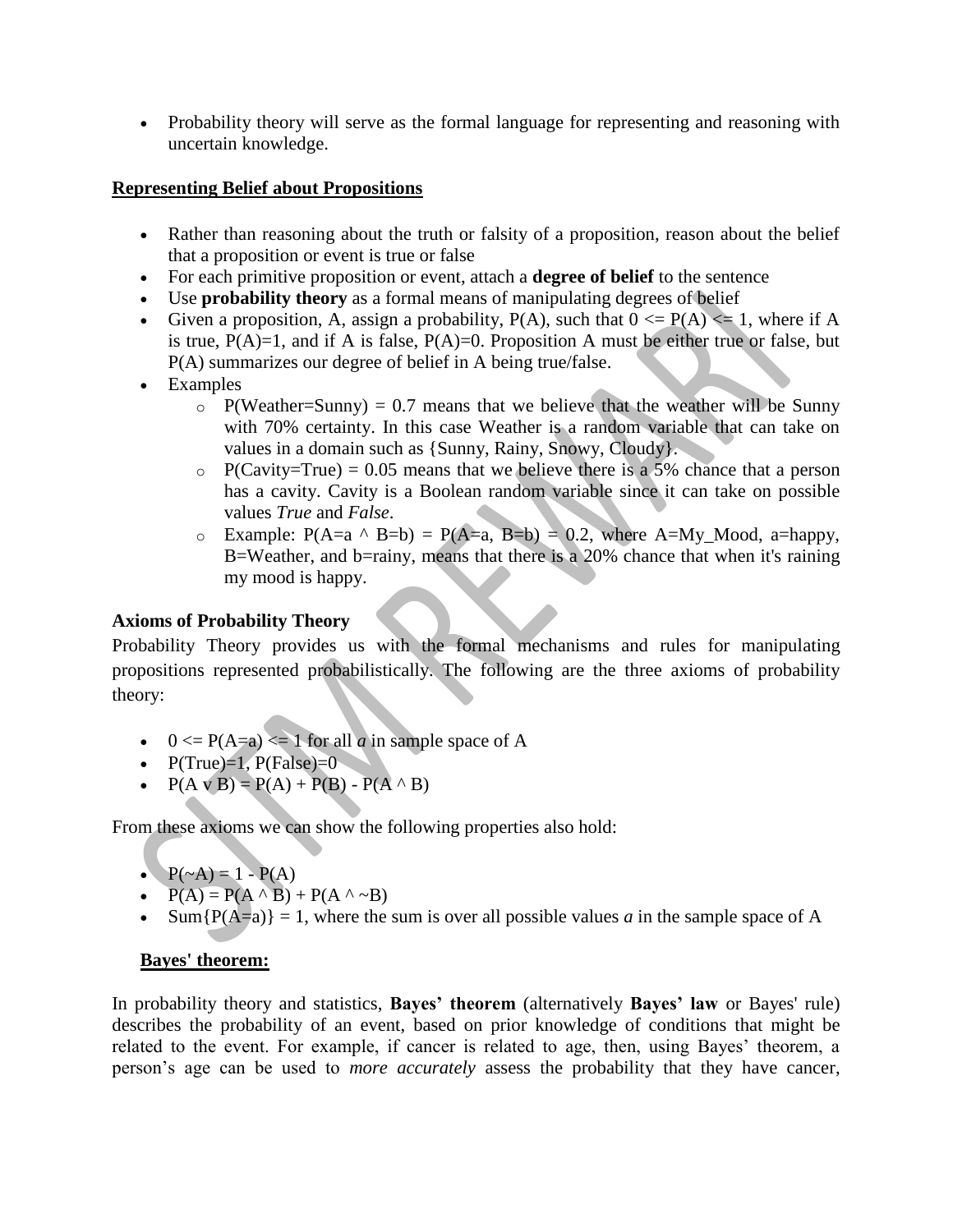compared to the assessment of the probability of cancer made without knowledge of the person's age.

One of the many applications of Bayes' theorem is Bayesian [inference,](https://en.wikipedia.org/wiki/Bayesian_inference) a particular approach to [statistical inference.](https://en.wikipedia.org/wiki/Statistical_inference) When applied, the probabilities involved in Bayes' theorem may have different [probability interpretations.](https://en.wikipedia.org/wiki/Probability_interpretation) With the [Bayesian probability](https://en.wikipedia.org/wiki/Bayesian_probability) interpretation the theorem expresses how a subjective degree of belief should rationally change to account for availability of prior related evidence. Bayesian inference is fundamental to [Bayesian statistics.](https://en.wikipedia.org/wiki/Bayesian_statistics)

- $P(A)$  and  $P(B)$  are the [probabilities](https://en.wikipedia.org/wiki/Marginal_probability) of observing *A* and *B* without regard to each other.
- $P(A | B)$ , a [conditional probability,](https://en.wikipedia.org/wiki/Conditional_probability) is the probability of observing event *A* given that *B* is true.
- $P(B | A)$  is the probability of observing event *B* given that *A* is true.

The entire output of a factory is produced on three machines. The three machines account for 20%, 30%, and 50% of the output, respectively. The fraction of defective items produced is this: for the first machine, 5%; for the second machine, 3%; for the third machine, 1%. If an item is chosen at random from the total output and is found to be defective, what is the probability that it was produced by the third machine?

A solution is as follows. Let  $A_i$  denote the event that a randomly chosen item was made by the *i*th machine (for  $i = 1,2,3$ ). Let *B* denote the event that a randomly chosen item is defective. Then, we are given the following information:  $P(A_1) = 0.2$ ,  $P(A_2) = 0.3$ ,  $P(A_3) = 0.5$ .

If the item was made by the first machine, then the probability that it is defective is 0.05; that is,

 $P(B \mid A_1) = 0.05$ . Overall, we have  $P(B | A_1) = 0.05$ ,  $P(B | A_2) = 0.03$ ,  $P(B | A_3) = 0.01$ .

To answer the original question, we first find *P*(*B*). That can be done in the following way:

$$
P(B) = \sum_i P(B \mid A_i) P(A_i) = (0.05)(0.2) + (0.03)(0.3) + (0.01)(0.5) = 0.024.
$$

Hence 2.4% of the total output of the factory is defective.

We are given that *B* has occurred, and we want to calculate the conditional probability of *A*3. By Bayes' theorem,

 $P(A_3 | B) = P(B | A_3) P(A_3) / P(B) = (0.01)(0.50) / (0.024) = 5/24.$ 

Given that the item is defective, the probability that it was made by the third machine is only 5/24. Although machine 3 produces half of the total output, it produces a much smaller fraction of the defective items. Hence the knowledge that the item selected was defective enables us to replace the prior probability  $P(A_3) = 1/2$  by the smaller posterior probability  $P(A_3 | B) = 5/24$ .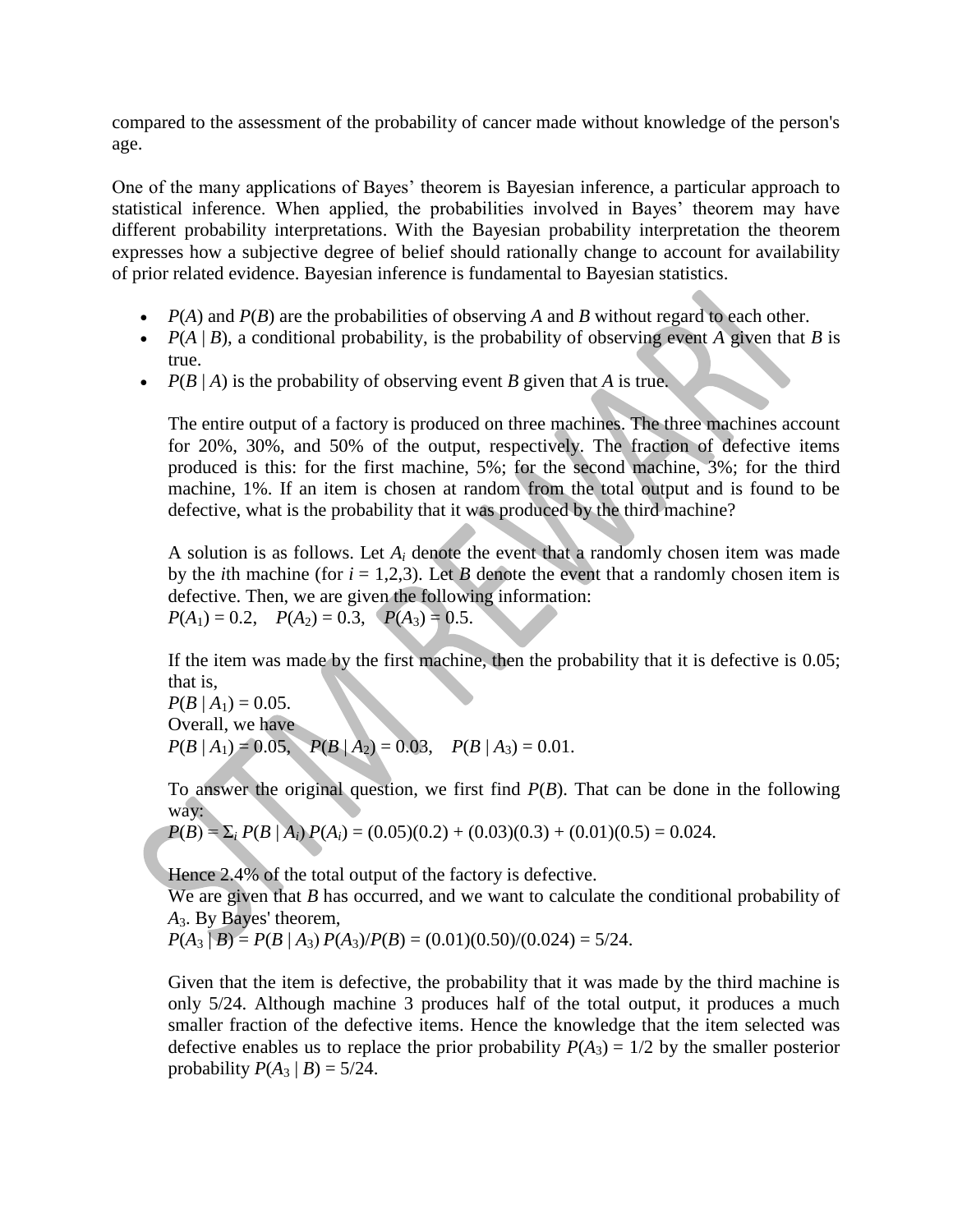Once again, the answer can be reached without recourse to the formula by applying the conditions to any hypothetical number of cases. For example, in 100,000 items produced by the factory, 20,000 will be produced by Machine A, 30,000 by Machine B, and 50,000 by Machine C. Machine A will produce 1000 defective items, Machine B 900, and Machine C 500. Of the total 2400 defective items, only 500, or 5/24 were produced by Machine C.

The interpretation of Bayes' theorem depends on the [interpretation of probability](https://en.wikipedia.org/wiki/Probability_interpretations) ascribed to the terms. The two main interpretations are described below.

#### **Bayesian interpretation**

In the [Bayesian \(or epistemological\) interpretation,](https://en.wikipedia.org/wiki/Bayesian_probability) probability measures a "degree of belief." Bayes' theorem then links the degree of belief in a proposition before and after accounting for evidence. For example, suppose it is believed with 50% certainty that a coin is twice as likely to land heads than tails. If the coin is flipped a number of times and the outcomes observed, that degree of belief may rise, fall or remain the same depending on the results.

For proposition *A* and evidence *B*,

- $P(A)$ , the *prior*, is the initial degree of belief in *A*.
- $P(A | B)$ , the "posterior," is the degree of belief having accounted for *B*.
- the quotient  $P(B|A)/P(B)$  represents the support *B* provides for *A*.

## **Frequentist interpretation**

In the [frequentist interpretation,](https://en.wikipedia.org/wiki/Frequentist_interpretation_of_probability) probability measures a "proportion of outcomes." For example, suppose an experiment is performed many times.  $P(A)$  is the proportion of outcomes with property *A*, and *P*(*B*) that with property *B*. *P*( $B \mid A$ ) is the proportion of outcomes with property *B out of* outcomes with property *A*, and *P*(*A* | *B* ) the proportion of those with *A out of* those with *B*.

The role of Bayes' theorem is best visualized with tree diagrams, as shown to the right. The two diagrams partition the same outcomes by *A* and *B* in opposite orders, to obtain the inverse probabilities. Bayes' theorem serves as the link between these different partitionings.

An [entomologist](https://en.wikipedia.org/wiki/Entomology) spots what might be a rare [subspecies](https://en.wikipedia.org/wiki/Subspecies) of [beetle,](https://en.wikipedia.org/wiki/Beetle) due to the pattern on its back. In the rare subspecies, 98% have the pattern, or  $P(\text{Pattern} | \text{Rare}) = 98\%$ . In the common subspecies, 5% have the pattern. The rare subspecies accounts for only 0.1% of the population. How likely is the beetle having the pattern to be rare, or what is  $P(\text{Rare} | \text{Pattern})$ ?

#### **Dempster–Shafer theory:**

The theory of belief functions, also referred to as **evidence theory** or **Dempster–Shafer theory** (**DST**), is a general framework for reasoning with uncertainty, with understood connections to other frameworks such as probability, possibility and imprecise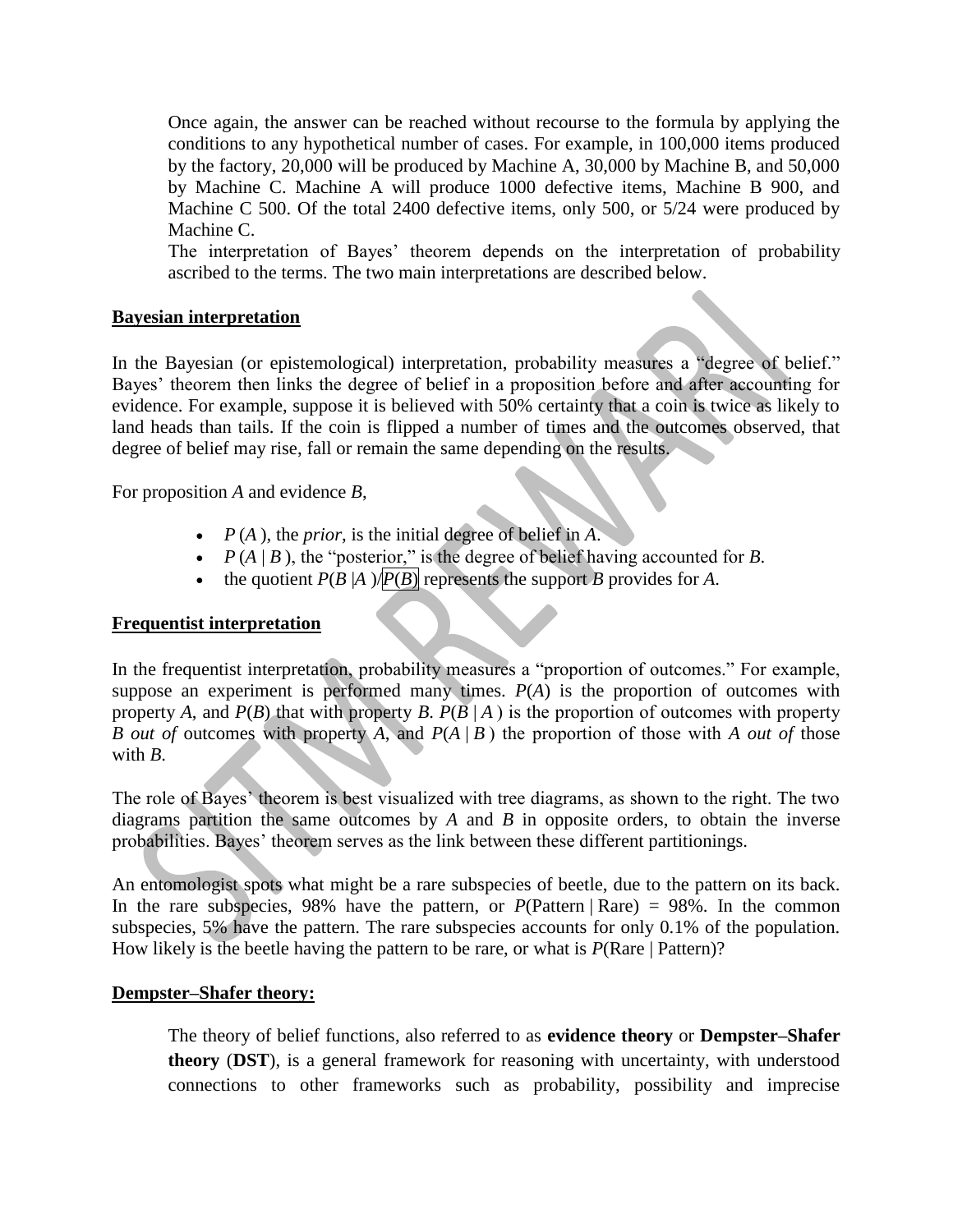probability theories. First introduced by [Arthur P. Dempster](https://en.wikipedia.org/wiki/Arthur_P._Dempster)<sup>[\[1\]](https://en.wikipedia.org/wiki/Arthur_P._Dempster)</sup> in the context of statistical inference, the theory was later developed by Glenn Shafer into a general framework for modeling epistemic uncertainty—a mathematical theory of [evidence.](https://en.wikipedia.org/wiki/Evidence) <sup>[\[2\]\[3\]](https://en.wikipedia.org/wiki/Dempster%E2%80%93Shafer_theory#cite_note-SH76-2)</sup> The theory allows one to combine evidence from different sources and arrive at a degree of belief (represented by a mathematical object called *belief function*) that takes into account all the available evidence.

 Dempster–Shafer theory is a generalization of the [Bayesian theory of subjective](https://en.wikipedia.org/wiki/Bayesian_probability)  [probability.](https://en.wikipedia.org/wiki/Bayesian_probability) Belief functions base degrees of belief (or confidence, or trust) for one question on the probabilities for a related question. The degrees of belief itself may or may not have the mathematical properties of probabilities; how much they differ depends on how closely the two questions are related.<sup>[\[6\]](https://en.wikipedia.org/wiki/Dempster%E2%80%93Shafer_theory#cite_note-SH02-6)</sup> Put another way, it is a way of representing [epistemic](https://en.wikipedia.org/wiki/Epistemology) plausibilities but it can yield answers that contradict those arrived at using [probability theory.](https://en.wikipedia.org/wiki/Probability_theory)

In this formalism a **degree of belief** (also referred to as a **mass**) is represented as a **belief function** rather than a [Bayesian](https://en.wikipedia.org/wiki/Bayesianism) [probability distribution.](https://en.wikipedia.org/wiki/Probability_distribution) Probability values are assigned to *sets* of possibilities rather than single events: their appeal rests on the fact they naturally encode evidence in favor of propositions.

Dempster–Shafer theory assigns its masses to all of the non-empty subsets of the propositions that compose a system—in [set-theoretic](https://en.wikipedia.org/wiki/Set_Theory) terms, the [power set](https://en.wikipedia.org/wiki/Power_set) of the propositions. For instance, assume a situation where there are two related questions, or propositions, in a system. In this system, any belief function assigns mass to the first proposition, the second, both or neither.

For example, suppose we have a belief of 0.5 and a plausibility of 0.8 for a proposition, say "the cat in the box is dead." This means that we have evidence that allows us to state strongly that the proposition is true with a confidence of 0.5. However, the evidence contrary to that hypothesis (i.e. "the cat is alive") only has a confidence of 0.2. The remaining mass of 0.3 (the gap between the 0.5 supporting evidence on the one hand, and the 0.2 contrary evidence on the other) is "indeterminate," meaning that the cat could either be dead or alive. This interval represents the level of uncertainty based on the evidence in your system.

| <b>Hypothesis</b>               |                 |                 | <b>Mass Belief Plausibility</b> |
|---------------------------------|-----------------|-----------------|---------------------------------|
| Null (neither alive nor dead) 0 |                 |                 |                                 |
| Alive                           |                 | $0.2 \quad 0.2$ | 0.5                             |
| Dead                            | $0.5 \quad 0.5$ |                 | 0.8                             |
| Either (alive or dead)          | 0.3             | 1.0             | 1.0                             |

The null hypothesis is set to zero by definition (it corresponds to "no solution"). The orthogonal hypotheses "Alive" and "Dead" have probabilities of 0.2 and 0.5, respectively. This could